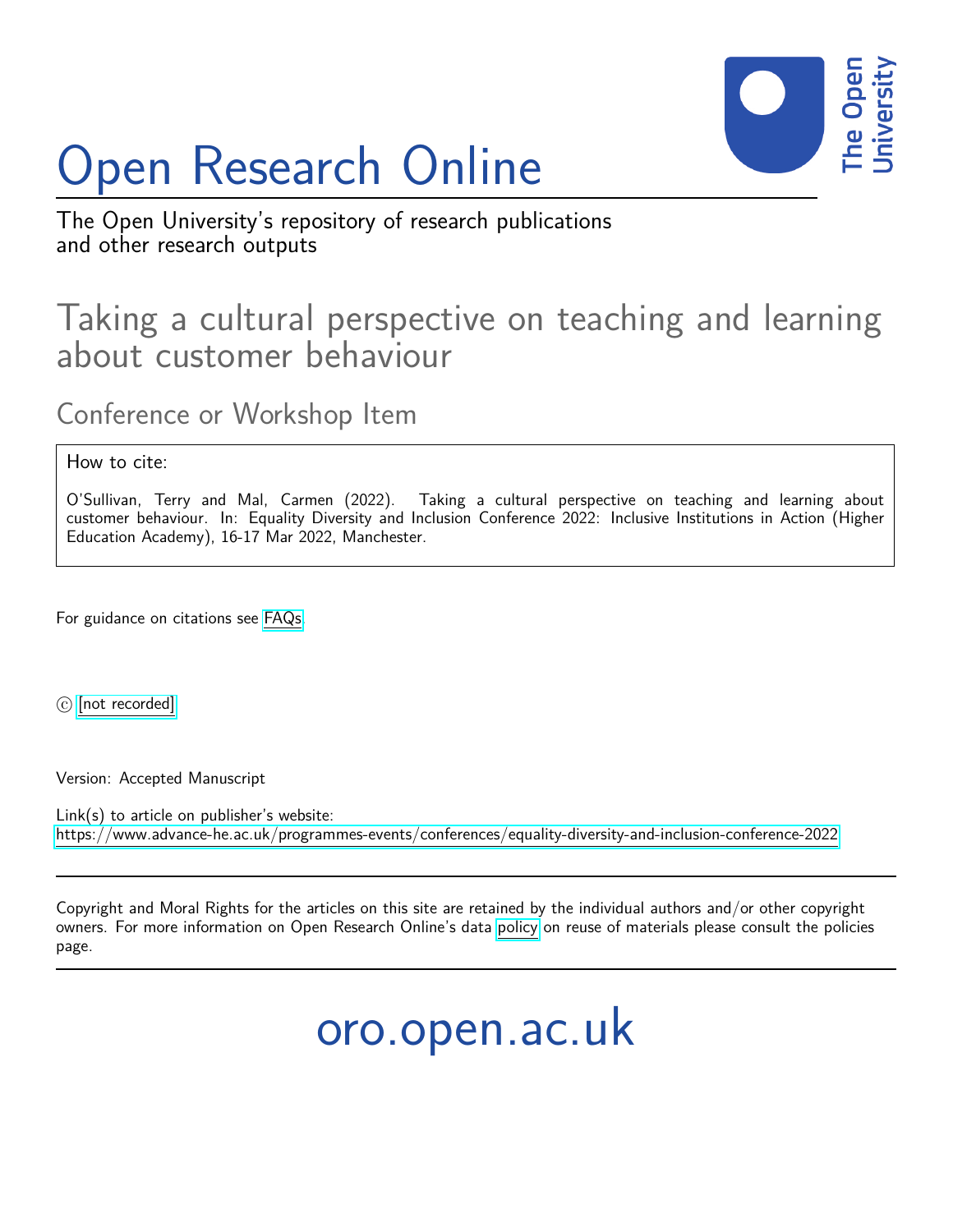## Taking a cultural perspective on teaching and learning about customer behaviour

Existing research has identified factors (e.g. stereotyping, social identity incompatibility) that might explain awarding gaps between BAME and non-BAME students (e.g. Claridge *et al.*, 2018; Frings *et al.*, 2020) and the reasons why BAME students are more likely to withdraw from courses (Kauser *et al.*, 2021).

An important stream of research however, has adopted a cultural perspective for understanding the aforementioned issue. Such work has proposed that a predominantly White European curriculum has a negative impact on BAME students' engagement and attainment because of its failure to reflect BAME students' identities and lived experiences (Arday *et al.*, 2021). Indeed, BAME students' cultural identities have been shown to shape their learning experience within a higher education context (Housee, 2011). Culturally relevant curriculum that reflects the personal and professional identities of culturally diverse student groups should positively impact the learning and achievement of BAME students (Hollinrake *et al.*, 2019).

We aim to contribute to this stream of research by exploring how differences in students' cultural identity (BAME versus non BAME students) might reveal learning and assessment preferences which may help explain awarding gaps, and guide more inclusive learning design in future. To complement previous work using large scale learning analytics (Ngyuen, et al., 2020) we focus on a single online module in customer behaviour. Our methodology embraces 'the voices of minoritised and marginalised people in our approach to institutional change', insofar as it casts students as active research participants. 20 interviews will be conducted equally split between BAME and non-BAME students. Our approach to conducting interviews will be novel in that we will use auto-driving (McCracken 1988) as a technique to stimulate discussions. Students will 'drive' the interview by selecting and discussing the piece of learning material that they enjoyed the most and the one that they enjoyed the least, as well as their most and least favourite pieces of assessment (chosen from a essays, blogging and academic poster). The advantage of this technique is that it facilitates richer data (Woodside, 2004) and allows students to steer the agenda. Data will be analysed with the purpose of identifying themes which will be compared across BAME and non-BAME students. The findings will help identify how learning content and assessment can be modified so that they accommodate the differences in approach to learning and assessment of a culturally diverse group so that the module offers all students the opportunity to achieve comparable outcomes. The findings of this study will also help understand how a culturally responsive pedagogy can be enhanced in general.

(418 words)

## References

Arday, J., Zoe Belluigi, D. and Thomas, D. (2021), "Attempting to break the chain: reimaging inclusive pedagogy and decolonising the curriculum within the academy", *Educational Philosophy and Theory*, Routledge, Vol. 53 No. 3, pp. 298–313.